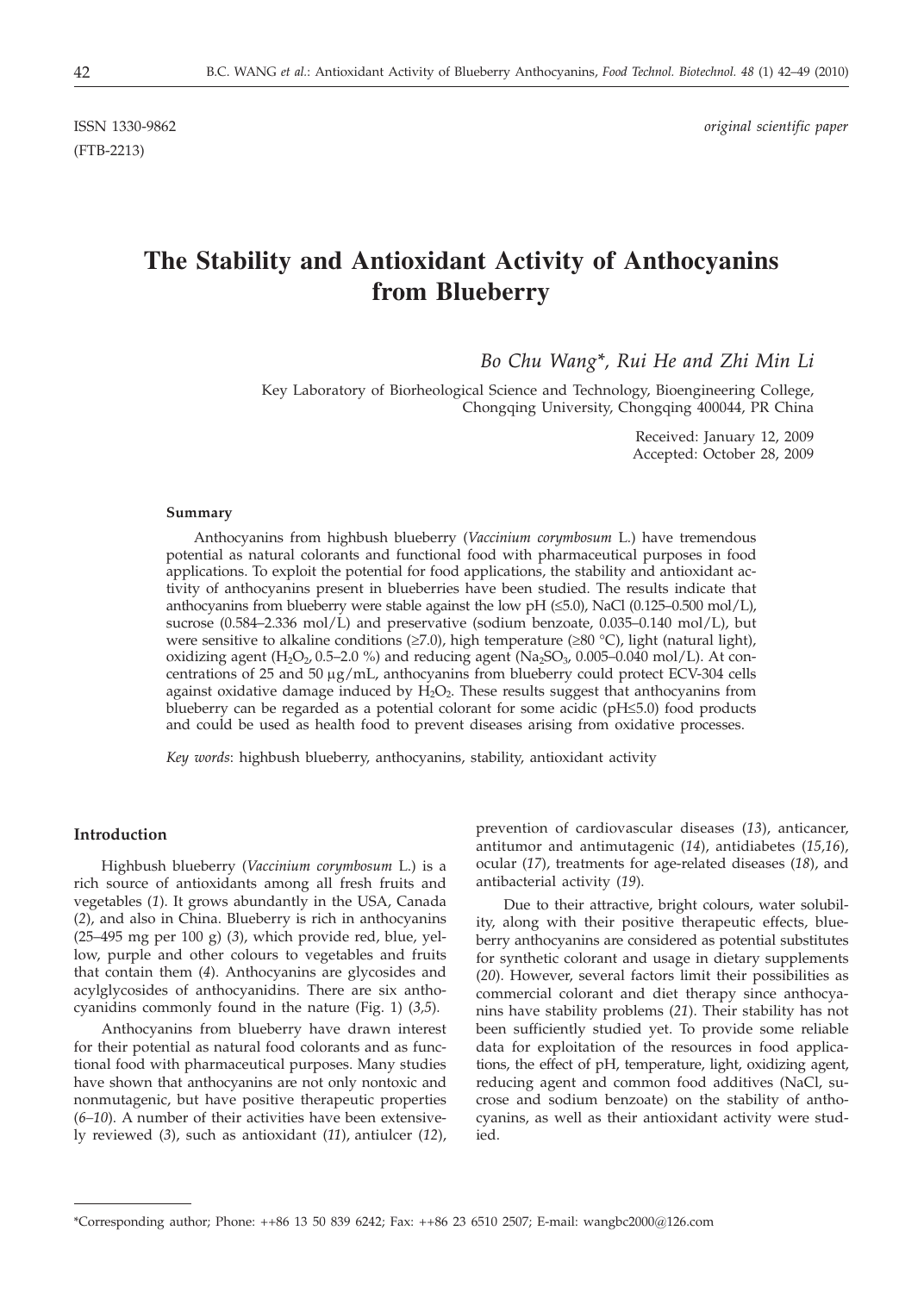

**Fig. 1.** Chemical structures of the most common anthocyanidins in the nature

# **Materials and Methods**

# *Materials*

Fresh highbush blueberries (*Vaccinium corymbosum* L.) were purchased from a local supermarket and identified at the College of Bioengineering, Chongqing University, Chongqing, PR China. Human umbilical vein endothelial cell, line ECV304, was obtained from the Institute of Biochemistry and Cell Biology, Shanghai Institute for Biological Sciences, Chinese Academy of Sciences, Shanghai, PR China. All chemicals used in the study were purchased from Sigma Chemical Co. (St. Louis, MO, USA) and were of analytical grade.

#### *Extraction of anthocyanins*

The extraction of anthocyanins from blueberry was adapted from the work done by Lohachoompol *et al.* (*22*) and Garcia-Viguera *et al.* (*23*). Briefly, blueberries were ground into puree at 5 °C. A mass of 100 g of the well blended puree was extracted using 750 mL of MeOH/water/acetic acid (25:24:1). The obtained mixture was filtered, and the residue was extracted twice more with the additional MeOH/water/acetic acid. The extract was combined and concentrated under vacuum at 35 °C. The crude extract was redissolved in 10 mL of 3 % (by mass per volume) formic acid in distilled water and purified using a C18 Sep-Pak cartridge. The anthocyanins eluted from the cartridge were concentrated under vacuum at 35 °C, lyophilized, preserved at –20 °C and used as required. The content of anthocyanins was measured by the pH-differential method described earlier (*22*).

# *Degradation of anthocyanins*

The influence of key factors, including pH, temperature, light, oxidizing agent, reducing agent, NaCl, sucrose and preservative (sodium benzoate), on the stability of anthocyanins was studied.

The amount of the remaining anthocyanins was calculated using the following formula:

Remaining rate of anthocyanins=  
= 
$$
\left(\frac{\text{anthocyanin content before treatment}}{\text{anthocyanin content after treatment}}\right) \times 100
$$
 /1/

In the pH study, buffers at five pH values (1.0, 3.0, 5.0, 7.0 and 9.0) were measured by a pHS-25 meter (Shanghai Precision Scientific Instruments Corporation, PR China) and prepared as follows: pH=1.0 (67.0 mL of 0.2 mol/L of hydrochloric acid and 25.0 mL of 0.2 mol/L of KCl), pH=3.0 (20.55 mL of 0.2 mol/L of  $Na<sub>2</sub>HPO<sub>3</sub>$  and 79.45 mL of 0.1 mol/L of citric acid), pH=5.0 (51.50 mL of 0.2 mol/L of Na<sub>2</sub>HPO<sub>2</sub> and 48.50 mL of 0.1 mol/L of citric acid), pH=7.0 (82.35 mL of 0.2 mol/L of  $Na<sub>2</sub>HPO<sub>3</sub>$ and  $17.65$  mL of  $0.1$  mol/L of citric acid), and  $pH=9.0$ (100 mL of 0.04 mol/L of barbituric acid and 1.65 mL of 0.2 mol/L of hydrochloric acid). The extract of anthocyanins was dissolved in different pH buffers (5 mg per 5 mL) in separate volumetric flasks and placed for 10 days at room temperature under the same conditions. The absorbance of each extract was detected every day at the same time using a 756 UV*/*VIS spectrophotometer (Shanghai Precision Scientific Instruments Corporation, PR China).

In the studies of temperature, light, oxidants, reductants, NaCl, sucrose, and degradation of preservatives, water solutions of anthocyanins were prepared as follows: a mass of 20 mg of anthocyanins was dissolved in 10 mL of citric acid/Na<sub>2</sub>HPO<sub>3</sub> buffer  $(1 \text{ %}, pH=3.0)$ . The samples were diluted to appropriate concentrations, the initial absorbance of which was between 0.45 and 0.80.

In order to study the effect of temperature on the stability of anthocyanins, diluted samples were placed at room temperature, and at 40, 60, 80 and 100 °C for 2 h. Then the absorbance was determined at 30-minute intervals at 535 nm.

To study the degradation of anthocyanins under the influence of light, diluted samples were exposed to respectively natural light outdoors, natural light indoors and dark room. The absorbance of each extract was determined on the 2nd, 4th, 6th and 8th day.

To investigate whether oxidizing or reducing agents can affect the stability of anthocyanins, samples were exposed to different concentrations of  $H_2O_2$  and Na<sub>2</sub>SO<sub>3</sub>. Diluted samples of anthocyanins were prepared with 0, 0.5, 1.0, 1.5 and 2.0 % of  $H_2O_2$  and with 0, 0.005, 0.010, 0.020 and 0.040 mol/L of  $Na<sub>2</sub>SO<sub>3</sub>$ . The absorbance of each sample was determined after 1-hour exposure to an oxidizing or reducing agent at room temperature.

In order to study the influence of common food additives on the stability of anthocyanins, experiments were designed in the presence of NaCl, sucrose and sodium benzoate. Solutions of anthocyanins were prepared with 0, 0.125, 0.250, 0.375 and 0.500 mol/L of NaCl, with 0, 0.584, 1.168, 1.752 and 2.336 mol/L of sucrose, and with 0, 0.035, 0.070, 0.105 and 0.140 mol/L of sodium benzoate. The absorbance of each sample was determined after one-day exposure at room temperature.

#### *Antioxidant activity of anthocyanins*

ECV-304 cells were cultured in the RPMI-1640 medium supplemented with 10 % fetal bovine serum in cell culture incubator (5 % CO<sub>2</sub>) at 37 °C. When monolayer cells were 80–90 % confluent, they were split into new flasks using 0.25 % trypsin and 0.02 % EDTA.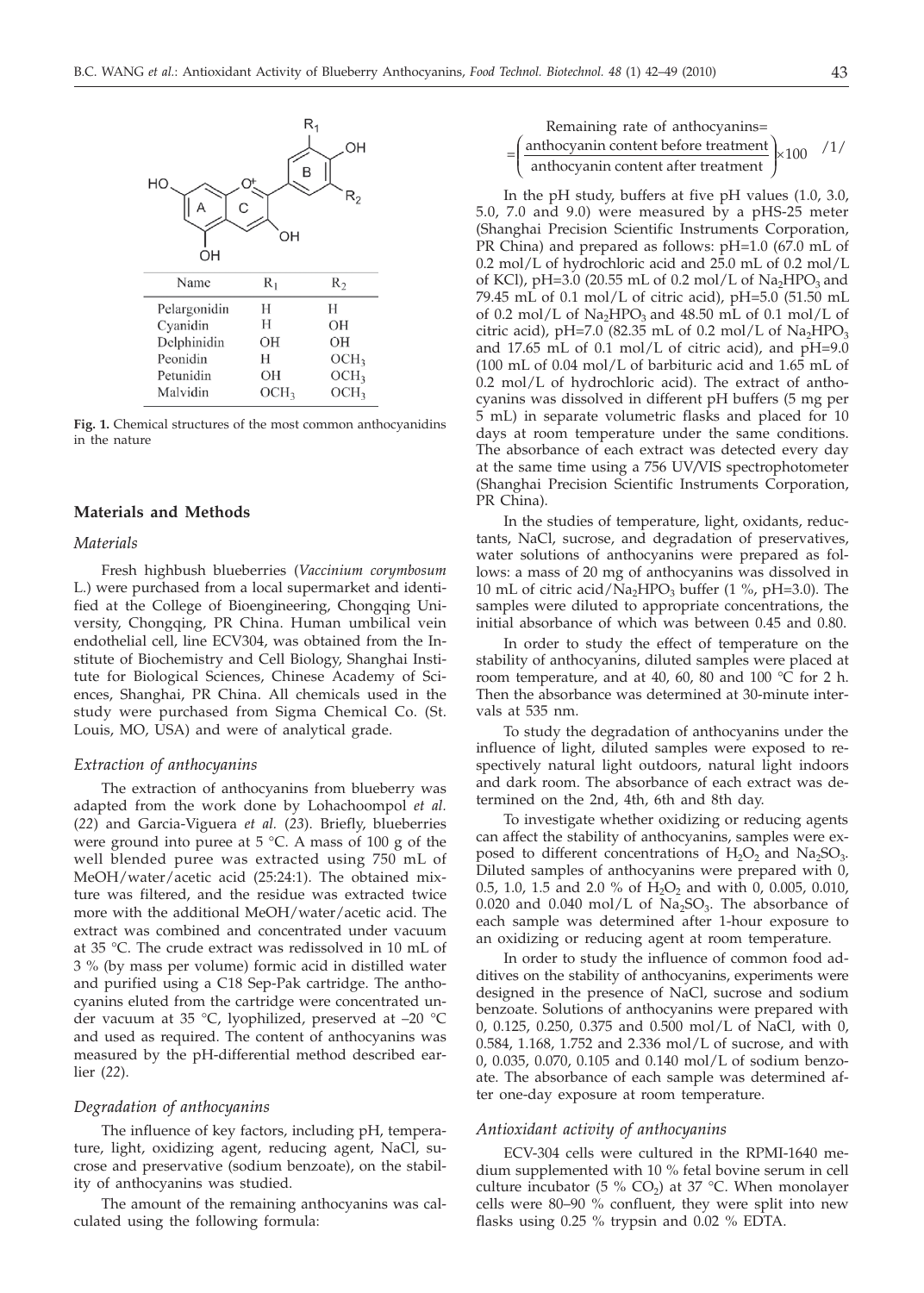The control cells were cultured in the RPMI-1640 medium supplemented with 10 % fetal bovine serum for 25 h. To check whether anthocyanins could provide protection against oxidation damage generated with  $H_2O_2$ , the cells were cultured in the RPMI-1640 medium supplemented with 10 % fetal bovine serum or different concentrations (15, 25, 50 and 100  $\mu$ g/mL) of anthocyanins for 24 h before exposure to 1 mmol/L of  $H_2O_2$  for 1 h. The absorbance was determined at 570 nm using 3- -(4,5 dimethylthiazol-2-yl)-2,5 -diphenyltetrazolium bromide (MTT) method (*24*). The absorbance reflects the quantity of the living cells and determines the antioxidant activity of protecting ECV-304 cells against  $H_2O_2$ damage. Morphological changes of ECV-304 cells were observed by optical microscope.

#### *Statistical analysis*

All results were expressed as mean value±standard deviation (SD) (*N*=3). The data analysis was carried out using SPSS 13.0 software. One way analysis of variance (ANOVA) was used to test the significance of differences between treatments. The results with p<0.05 were considered to be statistically significant.

# **Results and Discussion**

With increased public concern about the security of synthetic colorants, the interest in natural pigment extracts is growing (*6*). The use of anthocyanins from blueberry as part of the human diet and as a health food has a long history (*2,3*). However, their usage as potential natural colorants and nutraceuticals is attracting attention. Factors affecting their applications in terms of stability and antioxidant activity are discussed in this study.

#### *Total content of anthocyanins*

The total anthocyanin content of the tested blueberries was (7.9±0.9) g of cyanidin 3-glucoside equivalent per kg of mass, the same as reported earlier (*22*).

## *Degradation studies*

The effect of pH on the stability of anthocyanins

The absorbance of each buffer solution of anthocyanins determined every day is presented in Fig. 2. The results show that absorbance decrease was not significant when pH≤5.0, but anthocyanins degraded significantly when  $pH \geq 7.0$ . The percentage of the remaining anthocyanins was only 73.5 and 67.9 % at pH=7.0 and 9.0, respectively, after 10 days of exposure. This demonstrated that the anthocyanins were stable under low pH values (1.0, 3.0, 5.0) and unstable under alkaline conditions. The stability of anthocyanins strongly depends on their structure. At very low pH values (<3.0), anthocyanins in aqueous solution exist mostly in the red flavylium cation (AH<sup>+</sup>) form. In detail, in the aqueous solution an equilibrium of four major anthocyanins: blue quinoidal base (A), AH<sup>+</sup>, colourless carbinel (B) and colourless chalcone (C) exists as  $A \leftrightarrow AH^+ \leftrightarrow B \leftrightarrow C$ , which is controlled by the nH  $\,$  At very low nH values  $\,$  AH<sup>+</sup> is dominant  $\,$  At higher pH. At very low pH values, AH<sup>+</sup> is dominant. At higher  $pH$  values,  $AH^+$  is transformed to B, further to C, and also to A with increasing pH values. The susceptibility



**Fig. 2.** Effect of the pH (1.0, 3.0, 5.0, 7.0, and 9.0) on the stability of anthocyanins. The absorbance of each extract was determined at 535 nm every day at the same time for 10 days. Each value is expressed as mean±S.D. (*N*=3)

of AH+ towards degradation is extremely low (*25*). Hence, anthocyanins are most stable at low pH values.

The study of the effect of pH on the stability of anthocyanins indicated that they were susceptible to pH changes. These results indicate clearly that low pH values are needed to study the degradation of anthocyanins. This is consistent with the results of most published studies on the stability of anthocyanins. For instance, Kırca et al. (26) found that the stability of black carrot anthocyanins decreased significantly at pH above 5.0. Janna *et al.* (*27*) reported that at pH=0.5–3.0 anthocyanins of all *Tibouchina semidecandra* L. flowers at early development stages were stable, but at higher pH values the colour of the extracts faded.

The effect of temperature on the stability of anthocyanins

As shown in Fig. 3, the effect of low temperatures  $( \leq 60 \degree C)$  on the stability of anthocyanins was not significant. However, anthocyanins degraded significantly af-



**Fig. 3.** Effect of temperature (room temperature, 40, 60, 80 and 100 °C) on the stability of anthocyanins. The absorbance of five extracts was determined at 535 nm at 30-minute intervals during 2 h. Each value is expressed as mean±S.D. (*N*=3)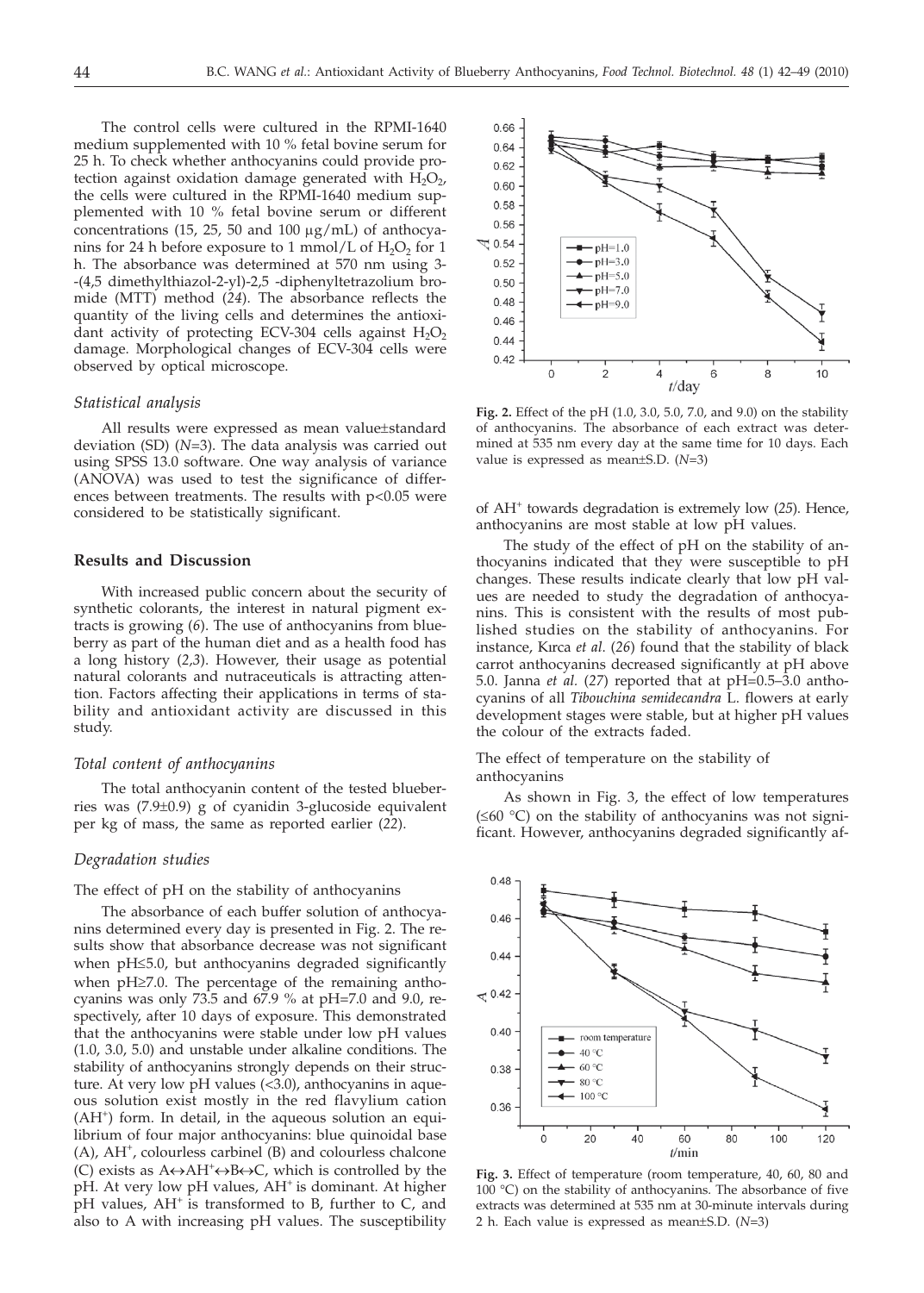ter exposure to higher temperatures ( $\geq 80$  °C) for 2 h. The percentage of the remaining anthocyanins was only 82.7 and 76.7 % after exposure to 80 and 100 °C, respectively.

The data showed that anthocyanins were sensitive to high temperature ( $\geq 80$  °C). Thus, high temperature and long heating should be avoided in the processing, storage and usage of anthocyanins. This result is in agreement with Lo Scalzo *et al.* (*28*), who reported that thermal treatments drastically reduced total cauliflower anthocyanin content. Cevallos-Casals and Cisneros- -Zevallos (21), Kırca et al. (26), and Janna et al. (27) also reported that the increase of temperature led to the increase of anthocyanin degradation.

## The effect of light on the stability of anthocyanins

As presented in Fig. 4, light greatly affected the stability of anthocyanins. The significance of the absorbance decrease was not obvious in the dark room. There was little difference in the absorbance of anthocyanins in the samples exposed to natural light indoors for different periods of time, with 86.8 % remaining after 8 days of exposure. However, the anthocyanins exposed to natural light outdoors degraded quickly and only 51.3 % remained after 8 days. Hence, strong direct light should be avoided in the processing, storage and usage of anthocyanins. They are best stored in the dark. This result was supported by Janna *et al*. (*27*), who suggested that light significantly decreased *Tibouchina semidecandra* L. anthocyanin content and led to the loss of their characteristic purplish colour. Ochoa *et al.* (*29*) also found the same effect of light on anthocyanins in raspberry, sweet (*Prunus avium*) and sour (*Prunus cerasus*) cherries.



**Fig. 4.** Effect of light (natural light outdoors, natural light indoors and dark room) on the stability of anthocyanins. The absorbance of three same anthocyanin water solutions under different light was determined at 535 nm on the 2nd, 4th, 6th and 8th day. Each value is expressed as mean±S.D. (*N*=3)

The effect of the oxidizing and reducing agents on the stability of anthocyanins

Fig. 5 indicates that significant differences in the absorbance decrease were found in the presence of the oxidant  $(H<sub>2</sub>O<sub>2</sub>)$ . The oxidant had a great influence on the



**Fig. 5.** Effect of  $H_2O_2$  (0, 0.5, 1.0, 1.5 and 2.0 %) on the stability of anthocyanins. The absorbance of each sample was determined at 535 nm after one-hour exposure to room temperature. Each value is expressed as mean±S.D. (*N*=3)

stability of anthocyanins and caused their rapid degradation. Significant differences in the absorbance decrease of the samples in the presence of the reductant  $(Na_2SO_3)$ , demonstrating that the anthocyanins had degraded rapidly, are shown in Fig. 6.



Fig. 6. Effect of Na<sub>2</sub>SO<sub>3</sub> (0.005, 0.010, 0.020 and 0.040 mol/L) on the stability of anthocyanins. The absorbance of each sample was determined at 535 nm after one-hour exposure to room temperature. Each value is expressed as mean±S.D. (*N*=3)

The oxidant  $(H_2O_2)$  and reductant  $(Na_2SO_3)$  had a significant effect on the stability of anthocyanins, so their use should be avoided.

The influence of common food additives on the stability of anthocyanins

NaCl had no influence on the stability of anthocyanins (Fig. 7). The absorbance of the samples was not affected by the increase of the concentration of NaCl. Fig. 8 suggests that anthocyanins were stable in the sucrose solution and the concentration of sucrose had no effect on the absorbance of the samples after one-day expo-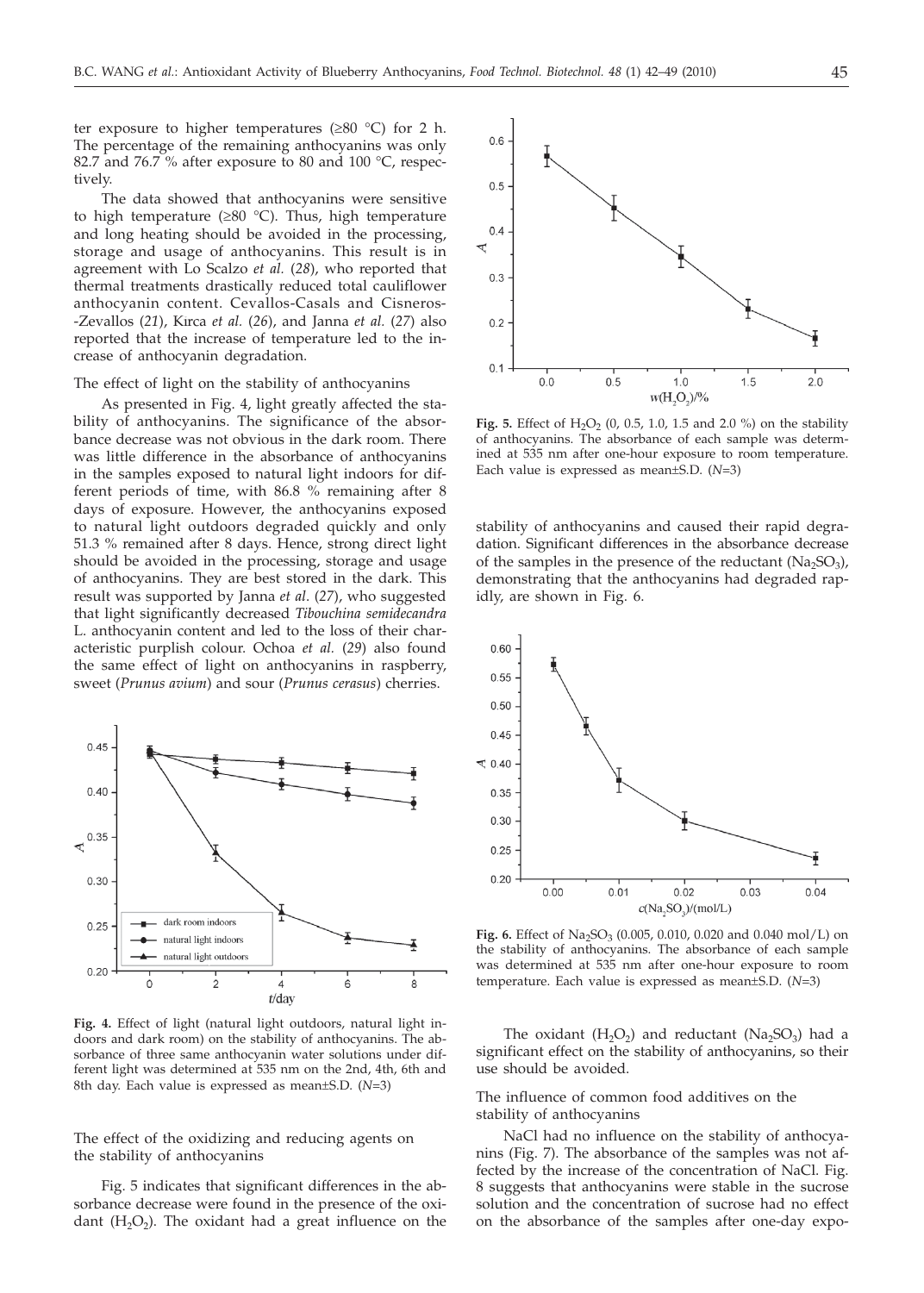

**Fig. 7.** Effect of NaCl (0, 0.125, 0.250, 0.375 and 0.500 mol/L) on the stability of anthocyanins. The absorbance of each sample was determined at 535 nm after one-day exposure to room temperature. Each value is expressed as mean±S.D. (*N*=3)



**Fig. 8.** Effect of sucrose (0, 0.584, 1.168, 1.752 and 2.336 mol/L) on the stability of anthocyanins. The absorbance of each sample was determined at 535 nm after one-day exposure to room temperature. Each value is expressed as mean±S.D. (*N*=3)

sure. Fig. 9 shows that preservative (sodium benzoate) did not affect the absorbance of the samples and anthocyanins were stable in sodium benzoate solution.

It is demonstrated in this study that anthocyanins were stable in the presence of common food additives. Therefore, they can be used without risk of deterioration with common food additives in food systems. This is consistent with Rizzolo *et al*. (*11*), who suggested that the addition of sugar had no effect on the anthocyanin content. Conversely, Rubinskiene *et al*. (*30*) found that fructose had negative influence on the stability of black currant anthocyanins. Sugars and salts had a negative effect on the stability of anthocyanins from acerola and açai (*31*). This might relate to the different anthocyanins found in blueberry compared to black currant, acerola and açai. Hubbermann *et al*. (*25*) were able to show that 1 to 5 % NaCl had destabilizing effect, and all sugars and sorbitol had either no effect or a stabilizing effect on



**Fig. 9.** Effect of sodium benzoate (0, 0.035, 0.070, 0.105 and 0.140 mol/L) on the stability of anthocyanins. The absorbance of each sample was determined at 535 nm after one-day exposure to room temperature. Each value is expressed as mean±S.D. (*N*=3)

the colour of black currant and elderberry concentrates. This NaCl range was to some extent above that presented in this paper (0.125–0.500 mol/L). Therefore, it seems that lower concentrations  $(\leq 0.500 \text{ mol/L})$  of NaCl did not affect the stability of anthocyanins.

The stability of anthocyanins strongly depends on their structure and chemical composition of the anthocyanin source (*25,32*). In different pH solutions, one anthocyanin can be transformed to another (*25*). Therefore, the stability of anthocyanins changes as a function of pH. The differences in stability between different fruits and plants could be due to the differences in the composition of the anthocyanins in them.

# *Antioxidant activity protecting ECV-304 cell against H2O2 damage*

Fig. 10 shows that the absorbance measured by MTT method of the cells pretreated with 15, 25, 50 and 100



**Fig. 10.** Protection of anthocyanins at different concentrations (15, 25, 50 and 100  $\mu$ g/mL) against oxidative damage induced by  $H_2O_2$ . The absorbance was determined at 570 nm with MTT method. Each value is expressed as mean±S.D. (*N*=3)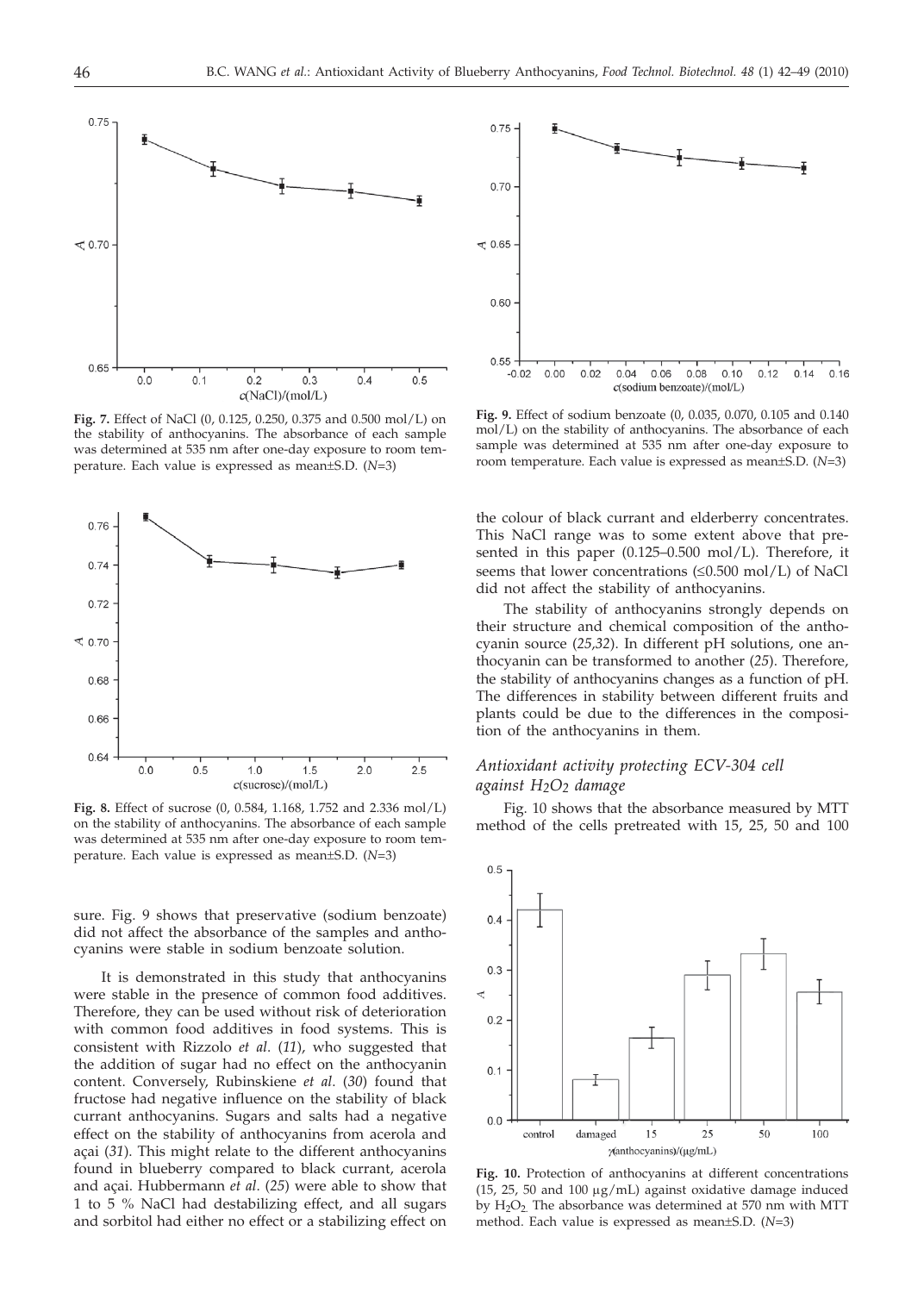$\mu$ g/mL of anthocyanins was significantly (p<0.01) higher than that of the damaged cells (treated with  $H_2O_2$ ). This suggests that anthocyanins at these concentrations protect the cells. The survival rate (absorbance of samples/ absorbance of the control) of the four treated cells (with 15, 25, 50 and 100  $\mu$ g/mL of anthocyanins) rose to 38.67, 68.97, 79.00 and 61.10 %, respectively from 19.09 % of the damaged cells. This may be due to the fact that anthocyanins are strong antioxidants. They can interact with biological systems through many potential pathways, such as oxygen radical absorbance, chelating of the metal ions, and free radical scavenging (*33*). Therefore, they can weaken oxidative and inflammatory stress and alleviate some of the deleterious effects related to reactive oxygen species production (*34*).

Morphological changes of ECV-304 cells were observed with optical microscope. As presented in Fig. 11a, the control cells were flat, long fusiform, polygonal or elliptical mosaic, uniform in size, with a regular shape, plump, and had clear and continuous borders. The cells showed no overlapping, and the nucleus was located in the center of the cells. The cells treated with  $H_2O_2$  were elongated, some cells contracted, became rounded and smaller and the intercellular space was enlarged; most cells were disrupted, deciduous, but still had clear cellular borders (Fig. 11b). The damage to the cells treated with 15, 25, 50 and 100  $\mu$ g/mL of anthocyanins was less (Fig. 11c–f) than that to the  $H_2O_2$ -treated cells. Cell morphology generally improved. This suggests that anthocyanins can protect the cells against  $H_2O_2$  damage.



Fig. 11. Cell protection (morphological changes of ECV-304 cells) by anthocyanins against oxidative damage induced by H<sub>2</sub>O<sub>2</sub>. Each value is expressed as mean±S.D. (*N*=3). a) normal control cells, b) cells damaged by 1 mmol/L of H<sub>2</sub>O<sub>2</sub>, c) cells treated with 15 µg/mL of anthocyanins and 1 mmol/L of H<sub>2</sub>O<sub>2</sub>, d) cells treated with 25  $\mu$ g/mL of anthocyanins and 1 mmol/L of H<sub>2</sub>O<sub>2</sub>, e) cells treated with 50  $\mu$ g/mL of anthocyanins and 1 mmol/L of H<sub>2</sub>O<sub>2</sub>, f) cells treated with 100  $\mu$ g/mL of anthocyanins and 1 mmol/L of H<sub>2</sub>O<sub>2</sub>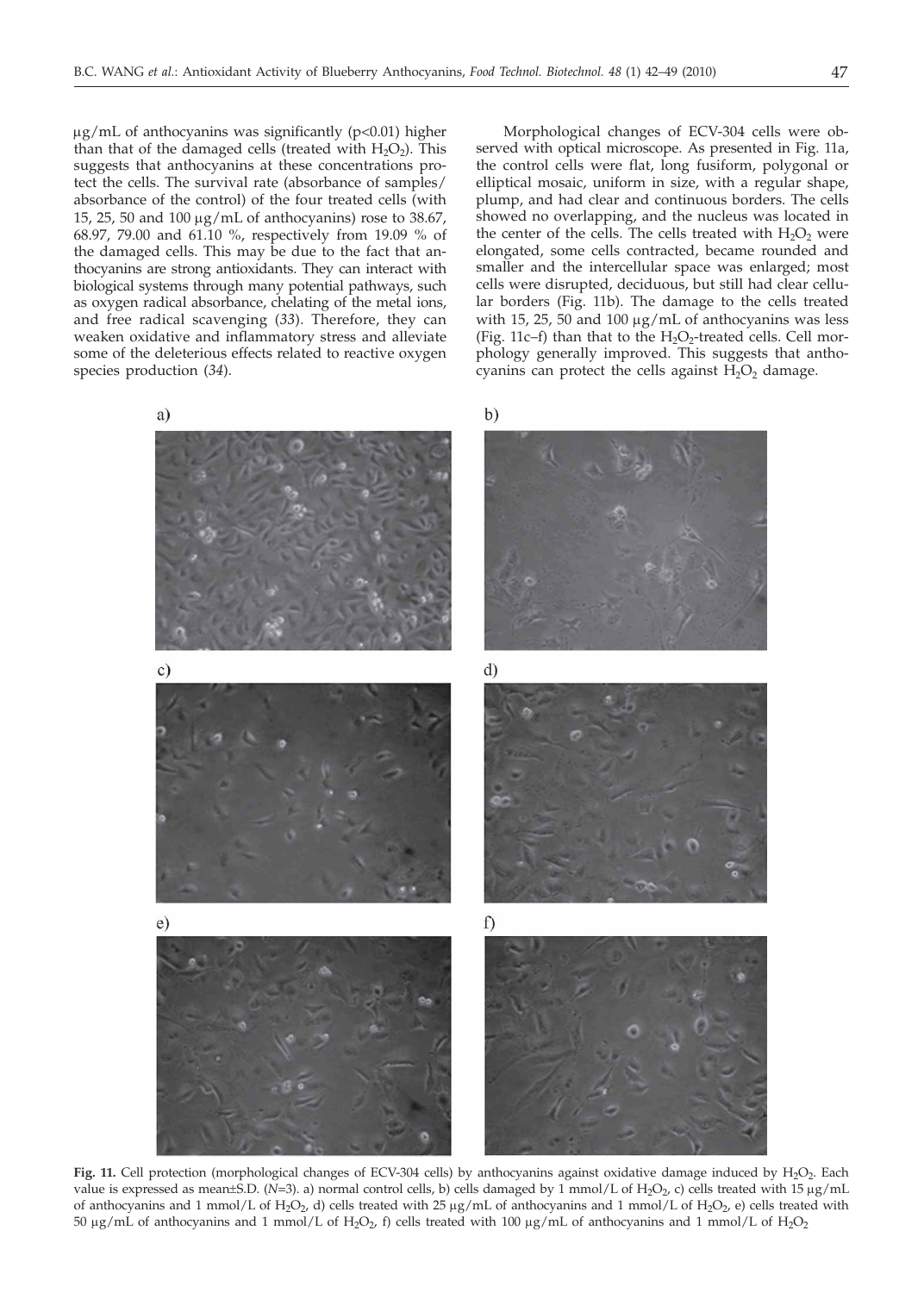Polyphenols have also been found to possess prooxidative effects at high concentrations, such as cherry liqueur extract (*35*), quercetin (*36*) and green tea polyphenols (*37*). In this study, we found that the best concentration of anthocyanins to protect the ECV-304 cells from  $H_2O_2$  damage is 25–50  $\mu$ g/mL. At 100  $\mu$ g/mL, the survival rate of cells is  $61.10$  %, lower (p<0.05) than that of 79.00 % at 50  $\mu$ g/mL and 68.97 % at 25  $\mu$ g/mL. Further studies are needed to determine the prooxidative activity of anthocyanins. Hence, they could protect cells from oxidative deterioration and could be considered as a potential health diet and functional food at  $25-50 \mu g/mL$ to prevent and cure diseases related to oxidative activity. However, further pharmacology and toxicity studies of anthocyanins should be carried out *in vivo*.

# **Conclusions**

In conclusion, results from this study clearly indicate that anthocyanins from blueberry were stable at low pH  $(\leq 5.0)$ , and not affected by different concentrations of NaCl, sucrose and preservatives, but were sensitive to alkaline environment, high temperature, light, oxidants and reductants. Anthocyanins could protect ECV-304 cells against antioxidant damage induced by  $H_2O_2$ . Moreover, the results showed that high temperatures (>80 °C), long heating and direct strong light, as well as oxidizing and reducing agents should be avoided in the processing, storage and utilization of anthocyanins. Common food additives could be used with anthocyanins without risk. They could be considered as potential colorant in acidic foods. Furthermore, anthocyanins could be used as a health food to control diseases arising from oxidative activity. Further research is necessary to isolate and characterize the monomeric anthocyanins to elucidate their stability and the existence of possible synergisms enhancing their stability.

#### *Acknowledgements*

We thank Dr Gurinder K. Singh, Yazhou Wang and Peng Liu for editing assistance.

### **References**

- *1.* R.L. Prior, G. Cao, A. Martin, E. Sofic, J. McEwen, C. O'Brien, N. Lischner, M. Ehlenfeldt, W. Kalt, G. Krewer, C.M. Mainland, Antioxidant capacity as influenced by total phenolic and anthocyanin content, maturity, and variety of *Vaccinium* species, *J. Agric. Food Chem. 46* (1998) 2686–2693.
- *2.* M.B. Ratnaparkhe: Blueberry. In: *Genome Mapping and Molecular Breeding in Plants*, C. Kole (Ed.), Springer, Berlin, Germany (2007) pp. 217–224.
- *3.* S. de Pascual-Teresa, M.T. Sanchez-Ballesta, Anthocyanins: From plant to health, *Phytochem. Rev. 7* (2008) 281–299.
- *4.* N. Motohashi, H. Sakagami, Functionality of anthocyanins as alternative medicine, *Top Heterocycl. Chem. 15* (2008) 1– 48.
- *5.* J.P.E. Spencer, The interactions of flavonoids within neuronal signalling pathways, *Genes Nutr. 2* (2007) 257–273.
- *6.* Z. Jiao, J. Liu, S. Wang, Antioxidant activities of total pigment extract from blackberries, *Food Technol. Biotechnol. 43* (2005) 97–102.
- *7.* B. Shukitt-Hale, R.L. Galli, V. Meterko, A. Carey, D.F. Bielinski, T. McGhie, J.A. Joseph, Dietary supplementation with fruit polyphenolics ameliorates age-related deficits in behavior and neuronal markers of inflammation and oxidative stress, *AGE, 27* (2005) 49–57.
- *8.* Y. Yao, A. Vieira, Protective activities of *Vaccinium* antioxidants with potential relevance to mitochondrial dysfunction and neurotoxicity, *Neurotoxicology, 28* (2007) 93–100.
- *9.* M. Vemuri, D.S. Kelley, K.L. Erickson: Health Effects of Foods Rich in Polyphenols. In: *Wild-Type Food in Health Promotion and Disease Prevention*, F. De Meester, R.R. Watson (Eds.), Humana Press, New Jersey, USA (2008) pp. 393–412.
- *10.* N.M. Hassimotto, M.I. Genovese, F.M. Lajolo, Absorption and metabolism of cyanidin-3-glucoside and cyanidin-3- -rutinoside extracted from wild mulberry (*Morus nigra* L.) in rats, *Nutr. Res. 28* (2008) 198–207.
- *11.* A. Rizzolo, R.C. Nani, D. Viscardi, G. Bertolo, D. Torreggiani, Modification of glass transition temperature through carbohydrates addition and anthocyanin and soluble phenol stability of frozen blueberry juices, *J. Food Eng. 56* (2003) 229–231.
- *12.* A. Cristoni, M.J. Magistretti, Antiulcer and healing activity of *Vaccinium myrtillus* anthocyanosides, *Farmaco. [Prat.], 42* (1987) 29–43.
- *13.* D.R. Bell, K. Gochenaur, Direct vasoactive and vasoprotective properties of anthocyanin-rich extracts, *J. Appl. Physiol. 100* (2006) 1164–1170.
- *14.* D. Marko, N. Puppel, Z. Tjaden, S. Jakobs, G. Pahlke, The substitution pattern of anthocyanidins affects different cellular signaling cascades regulating cell proliferation, *Mol. Nutr. Food Res. 48* (2004) 318–325.
- *15.* J.M. Kong, L.S. Chia, N.K. Goh, T.F. Chia, R. Brouillard, Analysis and biological activities of anthocyanins, *Phytochemistry, 64* (2003) 923–933.
- *16.* B. Jayaprakasam, S.K. Vareed, L.K. Olson, M.G. Nair, Insulin secretion by bioactive anthocyanins and anthocyanidins present in fruits, *J. Agric. Food Chem. 53* (2005) 28–31.
- *17.* P.H. Canter, E. Ernst, Anthocyanosides of *Vaccinium myrtillus* (bilberry) for night vision – A systematic review of placebo-controlled trials, *Surv. Ophthalmol. 49* (2004) 38–50.
- *18.* F.C. Lau, B. Shukitt-Hale, J.A. Joseph: Nutritional Intervention in Brain Aging: Reducing the Effects of Inflammation and Oxidative Stress. In: *Inflammation in the Pathogenesis of Chronic Diseases*, R.E. Harris (Ed.), Springer, New York, USA (2007) pp. 299–318.
- *19.* R. Puupponen-Pimiä, L. Nohynek, H.L. Alakomi, K.M. Oksman-Caldentey, Bioactive berry compounds – Novel tools against human pathogens, *Appl. Microbiol. Biotechnol. 67* (2005) 8–18.
- *20.* P. Bridle, C.F. Timberlake, Anthocyanins as natural food colours – Selected aspects, *Food Chem. 58* (1997) 103–109.
- *21.* B.A. Cevallos-Casals, L. Cisneros-Zevallos, Stability of anthocyanin-based aqueous extracts of Andean purple corn and red-fleshed sweet potato compared to synthetic and natural colorants, *Food Chem. 86* (2004) 69–77.
- *22.* V. Lohachoompol, M. Mulholland, G. Srzednicki, J. Craske, Determination of anthocyanins in various cultivars of highbush and rabbiteye blueberries, *Food Chem. 111* (2008) 249–254.
- *23.* C. Garcia-Viguera, P. Zafrilla, F.A. Tomas-Barberan, Determination of authenticity of fruit jams by HPLC analysis of anthocyanins, *J. Sci. Food Agric. 73* (1997) 207–213.
- *24.* F. Denizot, R. Lang, Rapid colorimetric assay for cell growth and survival. Modifications to the tetrazolium dye procedure giving improved sensitivity and reliability, *J. Immunol. Methods, 89* (1986) 271–277.
- *25.* E.M. Hubbermann, A. Heins, H. Stöckmann, K. Schwarz, Influence of acids, salt, sugars and hydrocolloids on the colour stability of anthocyanin rich black currant and el-